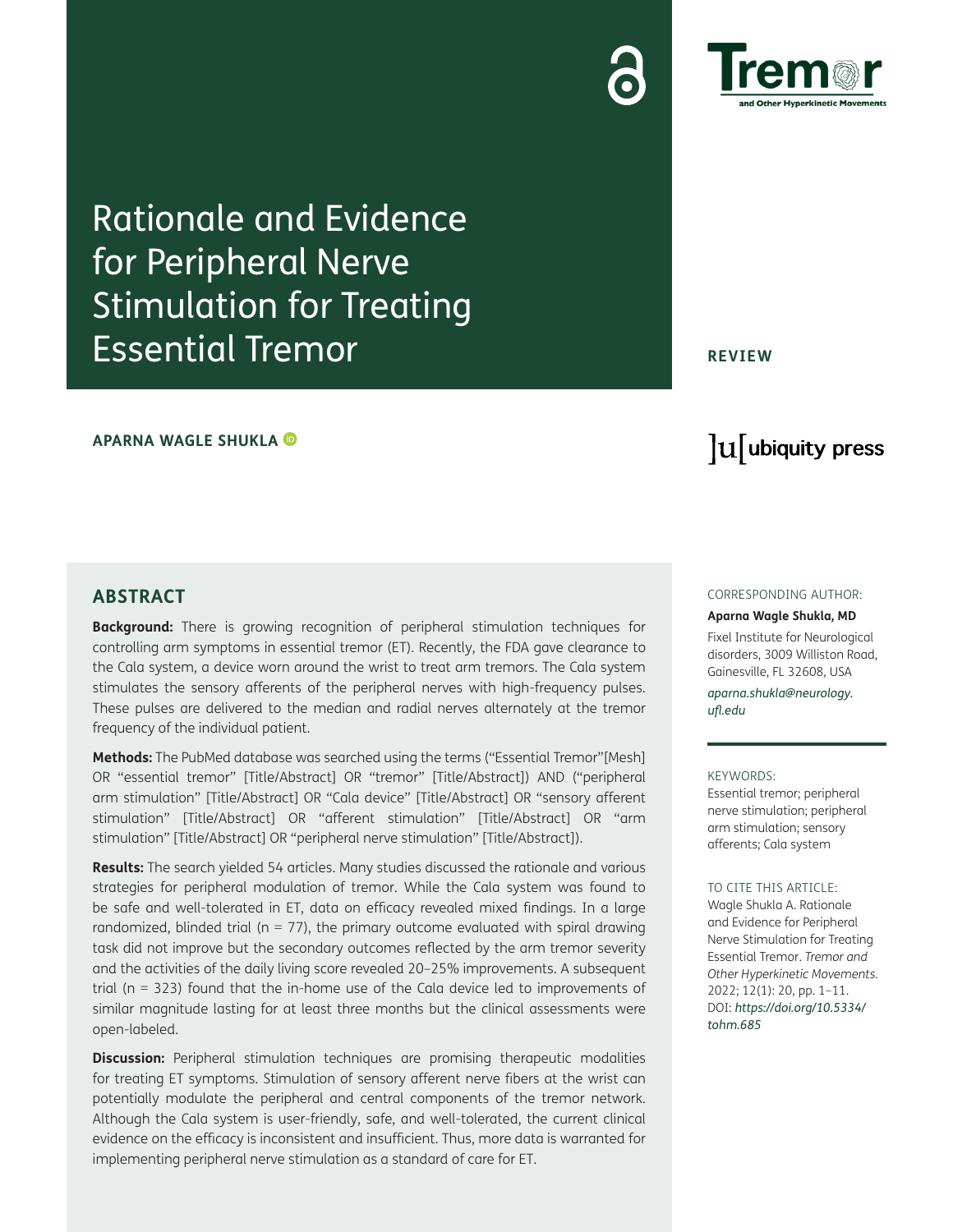#### **Highlights**

The current review discusses the rationale, background, and potential mechanisms for using peripheral arm stimulation devices for treating ET. The Cala system is a wrist-worn peripheral nerve stimulation device that received FDA clearance to treat arm tremors. The current review evaluates the evidence for the safety and efficacy of using the Cala system and similar devices in clinical practice.

# **INTRODUCTION**

Essential tremor (ET) is the most prevalent movement disorder affecting about 1.3% of the global population of all ages [\[1](#page-8-0)]. Tremor can be functionally disabling and socially embarrassing as it interferes with many activities of daily living, leading to suboptimal quality of life [\[2](#page-8-1), [3](#page-8-2), [4,](#page-8-3) [5](#page-8-4)]. While lifestyle modifications with weighted utensils and assistive writing devices can address mild tremor, pharmacotherapies are employed when the tremor becomes functionally disabling. Propranolol and primidone are the first-line medications effective in only 50% of patients even when titrated and tolerated to optimal doses [\[6\]](#page-8-5). Topiramate, alprazolam, clonazepam, and gabapentin that are next in line provide only 30–40% relief, and many patients may not tolerate these medications due to doselimiting side effects [[7,](#page-8-6) [8\]](#page-8-7). The FDA-approved treatments such as deep brain stimulation (DBS) surgery [[9\]](#page-8-8) and focused ultrasound therapy are considered when the tremor shows refractoriness to oral medications [\[10,](#page-8-9) [11\]](#page-8-10). These treatments are powerful as they directly target the pathogenic brain circuitry [\[12,](#page-8-11) [13](#page-8-12)]. However, given the risks and limitations, surgical therapies are not recommended as first-line treatments [\[14\]](#page-8-13). DBS is invasive and costly, and some patients with long-term stimulation therapy develop tolerance to benefits [\[15\]](#page-8-14). Focused ultrasound therapy can lead to permanent clinical deficits as the ultrasound beam creates a lesion in the central brain circuitry. The long-term data for focused ultrasound therapy is not yet available. Thus, alternate, safe and effective treatments are warranted in the treatment armamentarium for ET.

Over the last two decades, there has been an emerging interest in using peripheral devices with electrical stimulators externally applied to the arm [[16](#page-8-15)]. These noninvasive techniques can potentially control arm tremors by modulating the tremor circuitry at a peripheral level. A variety of peripheral stimulation devices have been tested and shown to have promising benefits. The FDA recently cleared the use of Cala system (Cala Health, Burlingame, CA, USA) in ET, a device worn at the wrist like a wristwatch. The current review discusses the rationale, background, and

potential mechanisms for peripheral stimulation devices with a specific focus on the role of Cala system in ET.

# **METHODS**

The PubMed database was searched using the terms ("Essential Tremor"[Mesh] OR "essential tremor" [Title/Abstract] OR "tremor" [Title/Abstract]) AND ("peripheral arm stimulation" [Title/Abstract] OR "Cala device" [Title/Abstract] OR "sensory afferent stimulation" [Title/Abstract] OR "afferent stimulation" [Title/Abstract] OR "arm stimulation" [Title/Abstract] OR "peripheral nerve stimulation" [Title/Abstract]). Filters included articles written in English and studies conducted on human subjects. Based on the screening of abstracts, 54 studies of interest were shortlisted. The bibliography of these articles was further searched to identify additional relevant articles.

# **RATIONALE FOR PERIPHERAL NERVE STIMULATION IN ET**

ET is thought to involve the cerebello-thalamo-cortical loop. The oscillations possibly originate in the synaptic organization of the Purkinje cells [\[17,](#page-8-16) [18\]](#page-9-0). Although ET is central in origin; there is evidence to support a peripheral component in the pathophysiology, such as the mechanical properties of the arm, sensory feedback, and the sensorimotor reflex loop between the arm and the spinal cord [[19](#page-9-1), [20](#page-9-2), [21\]](#page-9-3). While the mechanical factors have been found to mainly contribute to physiological tremor sensory feedback plays a crucial role in the pathogenesis of ET [[22](#page-9-4), [23](#page-9-5), [24](#page-9-6)]. Previous studies found electrical stimulation of the median nerve evoked activity within the ventral intermedius nucleus (Vim) of the thalamus and other regions of the tremor network [\[25\]](#page-9-7). In one study, very-high-frequency oscillatory (VFO) activity in the range of 500 Hz was found to affect the activity recorded from the DBS contacts implanted within the Vim [[25,](#page-9-7) [26](#page-9-8)]. The VFOs were thought to be generated in the sensory nucleus of the thalamus, inducing time-locked firing of neurons within the Vim subregion [[27](#page-9-9)]. Modulation of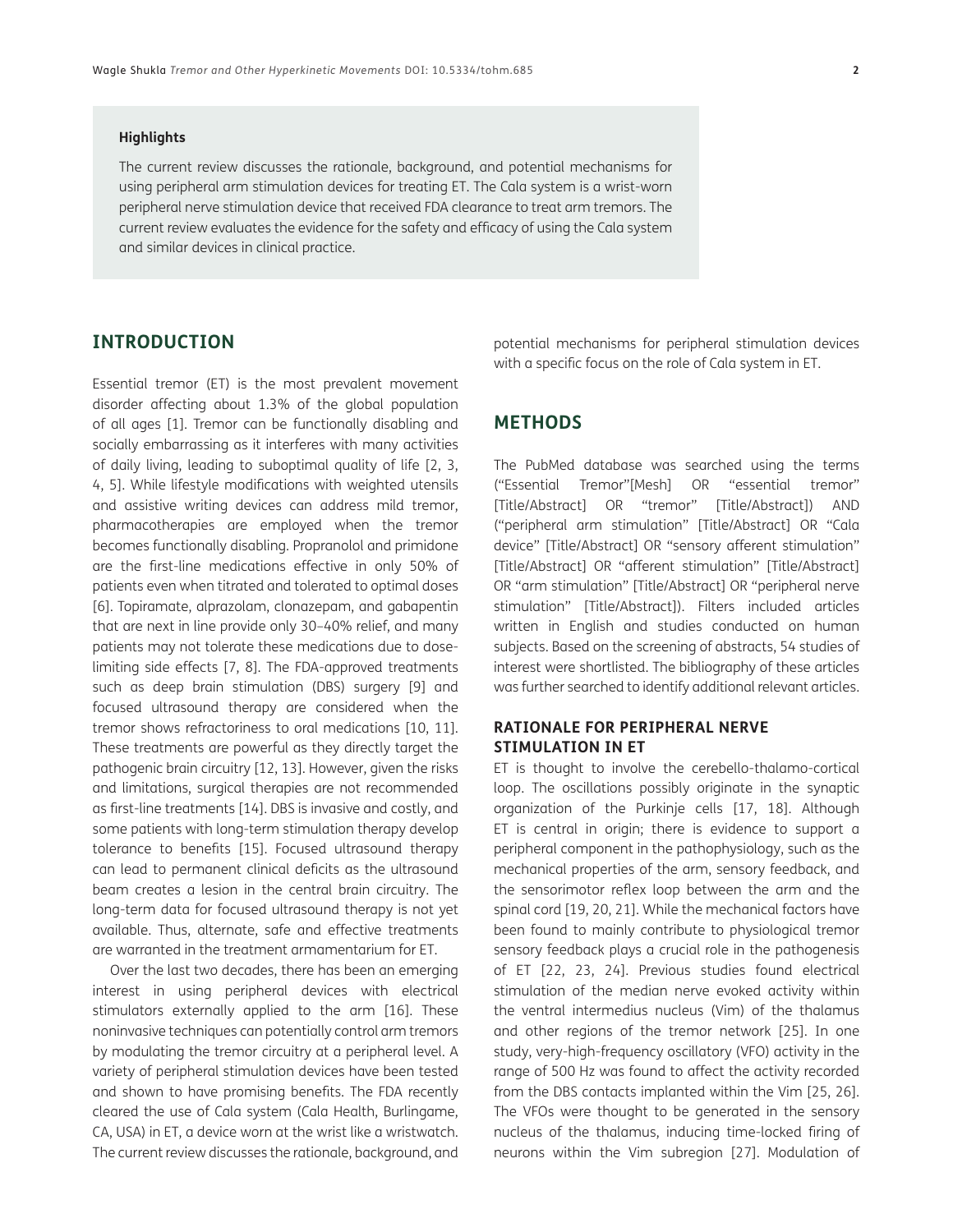these peripherally generated activities could potentially decrease the tremor amplitude.

In a physiological assessment, limb weighting that involves adding weights to the tremoring arm can isolate the peripheral component from the central component. Limb weighting likely affects the biophysical properties of the peripheral stretch reflexes. In the accelerometric and surface EMG recordings, adding weights can lead to the generation of two frequency peaks; one associated with the peripheral component and the other related to the central component [\[28](#page-9-10), [29](#page-9-11)]. Besides limb weighting, limb cooling is another technique to modulate the tremor peripherally. Some studies found that surface cooling of the hand and forearm with an icepack or cold water can lower the tremor intensity [[30](#page-9-12), [31\]](#page-9-13). Limb cooling presumably reduces the conduction speed of peripheral nerves or affects the properties of muscle spindles sending afferent information [\[30,](#page-9-12) [32](#page-9-14), [33](#page-9-15)]. Thus, various methods can modulate the peripheral tremor component (**[Figure 1](#page-2-0)**).

# **ROLE OF TRANSCUTANEOUS ELECTRICAL NERVE STIMULATION (TENS)**

Transcutaneous electrical nerve stimulation (TENS) is a non-invasive peripheral stimulation technique developed primarily to relieve neuropathic pain [[34](#page-9-16)]. TENS involves pulsed delivery of electrical currents to activate nerves underlying the intact skin [[35](#page-9-17)]. TENS can be delivered to peripheral nerves innervating the forearm and the hands. The putative mechanism is a reduced transmission of noxious information through selective stimulation of large, myelinated A-beta fibers carrying touch and pressure sensations [\[34\]](#page-9-16). The technique is safe and can be selfapplied through a battery-powered hand-held device. In theory, TENS modulates the sensory information contributing to the peripheral component of tremor.

Another similar technique is motor nerve stimulation is, commonly referred to as functional electrical stimulation (FES) [[36](#page-9-18)–[38](#page-9-19)]. Many tremor studies, in the beginning, focused on motor nerve stimulation instead of sensory information modulation. FES delivered in-phase would induce co-contraction of agonists and antagonists, and these would supposedly increase the impedance at the oscillating joints. FES delivered out-of-phase would lead to a generation of an antagonistic force to oppose the tremor-related activation of the agonist muscle [\[39](#page-9-20)]. Although FES was determined to be promising, important drawbacks such as muscle fatigue and patient discomfort led to the tempering of the enthusiasm [[16](#page-8-15)]. Later studies experimented with stimulation of the sensory nerves instead of the motor nerves. Median and ulnar sensory stimulation at the wrist was observed to modulate the tremor frequency [[40,](#page-9-21) [41\]](#page-10-0). It was posited that stimulation of the sensory nerves increased the gain within the muscle spindle reflex loop leading to modulation of the tremor-like oscillations [\[42](#page-10-1)]. Sensory afferent stimulation can attenuate tremors without the undesirable side effects of muscle fatigue and discomfort associated with FES.



<span id="page-2-0"></span>**Figure 1** Peripheral interventions for treating essential tremor.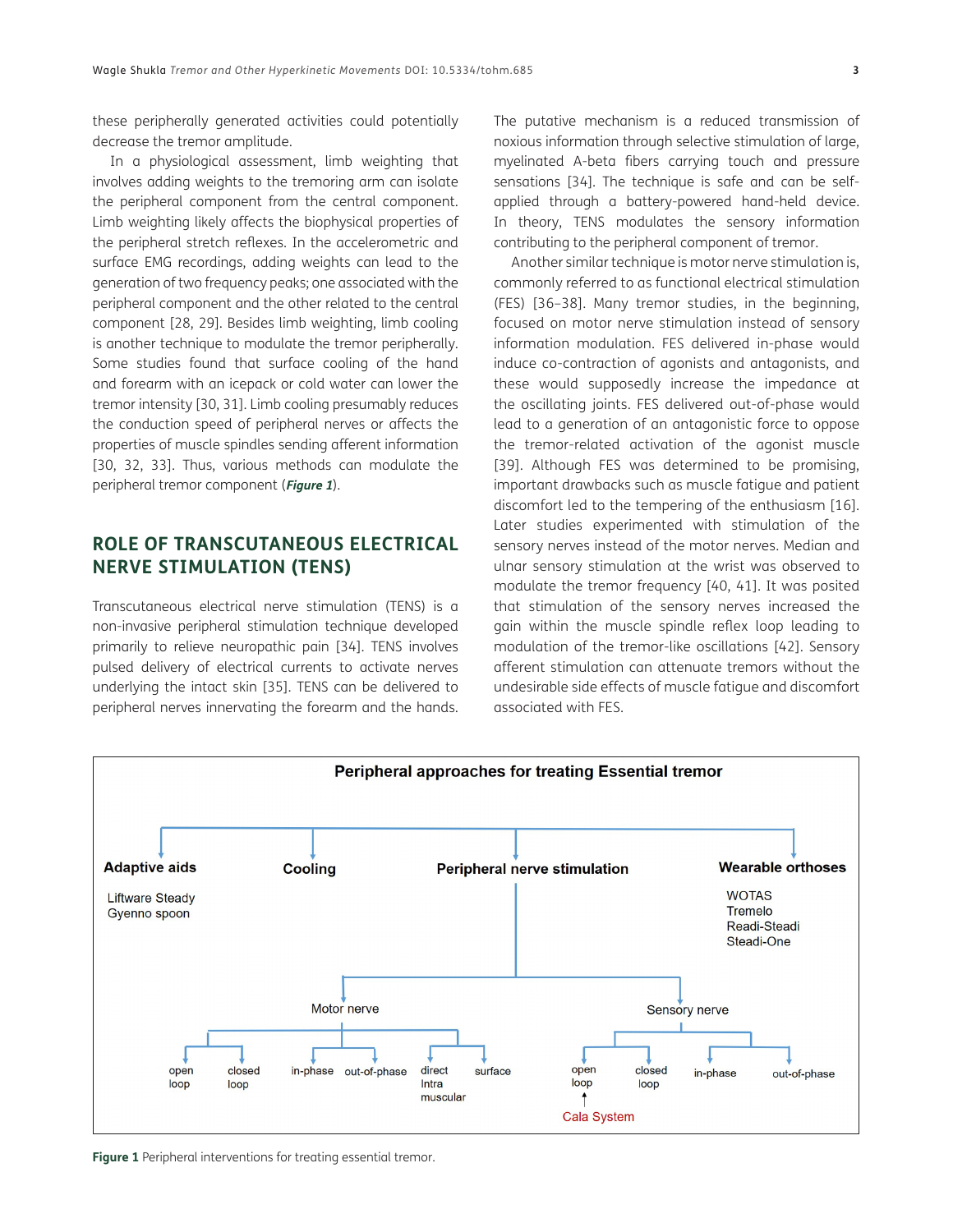Some studies pursued closed-loop sensory stimulation to allow real-time adaption in response to kinematic data related to tremor. For example, in one study, gyro sensors were used to capture the angular velocity, peak power and peak frequency of tremor signals. These signals recorded from the finger, hand, and forearm joints triggered real time transcutaneous sensory stimulation lasting 15 seconds. The consequent effects were determined during and 5 minutes after stimulation [\[43](#page-10-2)]. Some studies employed electromyography to capture tremor signals for real time monitoring and stimulation [[40](#page-9-21), [44,](#page-10-3) [45\]](#page-10-4).

# **THE CALA SYSTEM**

The Cala system is a user-friendly device worn around the wrist that stimulates the peripheral sensory nerves. The device has a detachable band customized to match the individual wrist circumference (small circumference: 13.5– 15.4 cm, medium: 15.5–17.4 cm, large 17.5–19.5 cm). While specific preparation is not required, skin is recommended to be kept wet and free of lotion before applying the device. The Cala device should be worn on the more affected side. There are two hydrogel electrodes (2.2 cm  $\times$  2.2 cm) facing the median and radial nerves on the anterior surface of the wrist and one counter-electrode on the posterior surface of the wrist. The spacing between the electrodes varies according to wrist circumference (small, 1.3 cm; medium, 1.8 cm, and large, 2.3 cm). In the beginning, the device is calibrated according to the individual's tremor frequency determined with the help of onboard accelerometers during a standard forward posture hold task. Stimulation delivered at a frequency of 150 Hz consists of a series of charge-balanced 300 μs biphasic pulses, with a 50 μs interpulse period between pulses. The median and radial nerves are stimulated alternately at a frequency equal to the tremor frequency of the individual. For example, for a 5 Hz tremor, continuous stimulation will be applied over the median nerve for 100 ms alternating with the radial nerve for 100 ms. The stimulation intensity is gradually escalated in 0.25 mA increments to monitor the paresthesia induced in the hand or finger area corresponding to distributions of the palmar digital branches of the median nerve and the superficial branch of the radial nerve. Final stimulation amplitude is the highest level of tolerable intensity reached. The device should be worn for 40 min before using the arm in activities of daily living the clinical benefits last around 90 min. The Cala system is not recommended in patients with implanted devices such as a pacemaker, defibrillator, or deep brain stimulator. Other contraindications for use include active seizure disorder, pregnancy, skin eruptions, open wounds, lesions, or infected skin areas.

## **CLINICAL EVIDENCE FOR CALA SYSTEM**

The initial open-labeled studies with sensory afferent stimulation in ET revealed promising findings (**[Table 1](#page-4-0)**). Subsequently, a small ( $n = 23$ ) randomized controlled study employed a single 40-min long session of median and radial nerve stimulation with a benchtop (Digitimer, England) device [[46](#page-10-5)]. Stimulation between median and radial nerves alternated as per the tremor frequency of the individual. The primary outcome was blinded rating of the Archimedes spiral task item of the Tremor Research Group Essential Tremor Rating Assessment Scale (TETRAS). The study found that the spiral drawing in the real-stimulation group improved significantly by about 60% compared to baseline, whereas the sham group did not reveal improvements  $(1.01 \pm 0.22 \text{ vs. } 0.37 \pm 0.22 \text{ ; p} < 0.05)$  [\[46](#page-10-5)]. These initial studies had limitations of practical applicability as they did not employ a user-friendly wearable system such as the Cala device.

The Cala ONE device was examined for safety and efficacy in a randomized sham-controlled trial ( $n = 77$ ) involving ET patients. (**[Table 2](#page-5-0)**) In this pivotal trial, the primary outcome was the blinded rating of the TETRAS spiral item. With a single 40-min long stimulation session the spiral drawing did not improve significantly ( $p = 0.26$ ). However, the secondary outcomes such as the blinded rating of Bain and Findley activities of daily living (ADL) items (42% vs. 28%;  $p = 0.001$ ) and the unblinded scoring of the TETRAS upper limb item (49% vs. 27%;  $p = 0.017$ ) revealed significant improvements [[47](#page-10-6)]. A subsequent open-labeled PROSPECT trial that recruited 265 patients from 26 centers across North America assessed the longitudinal and long-term applicability of in-home use for the Cala Two device. Participants in the trial used the Cala device twice daily for three months [[48\]](#page-10-7). The coprimary outcomes of the trial evaluated at one, two, and three months after stimulation were the clinician-rated TETRAS and patient-rated Bain and Findley ADL scale dominant hand scores. The secondary outcome was the accelerometer-based physiological assessment of tremor power. With a nearly 22% dropout, the study found significant improvements in the TETRAS dominant hand score and Bain and Findley ADL dominant hand scores at all follow-ups ( $p < 0.0001$ ) [\[48\]](#page-10-7). After three months of the device use, there were 22% improvements in the TETRAS assessment and 28% improvements in the Bain and Findley ADL scores. The physiological data correlated significantly with the clinical ratings and there was a 50% reduction in tremor amplitude in nearly 54% of patients [\[48\]](#page-10-7). The investigators found that even though the magnitude of improvements on the TETRAS total score varied between patients, 62% of patients determined to have a "moderate to severe" tremor improved to a "mild"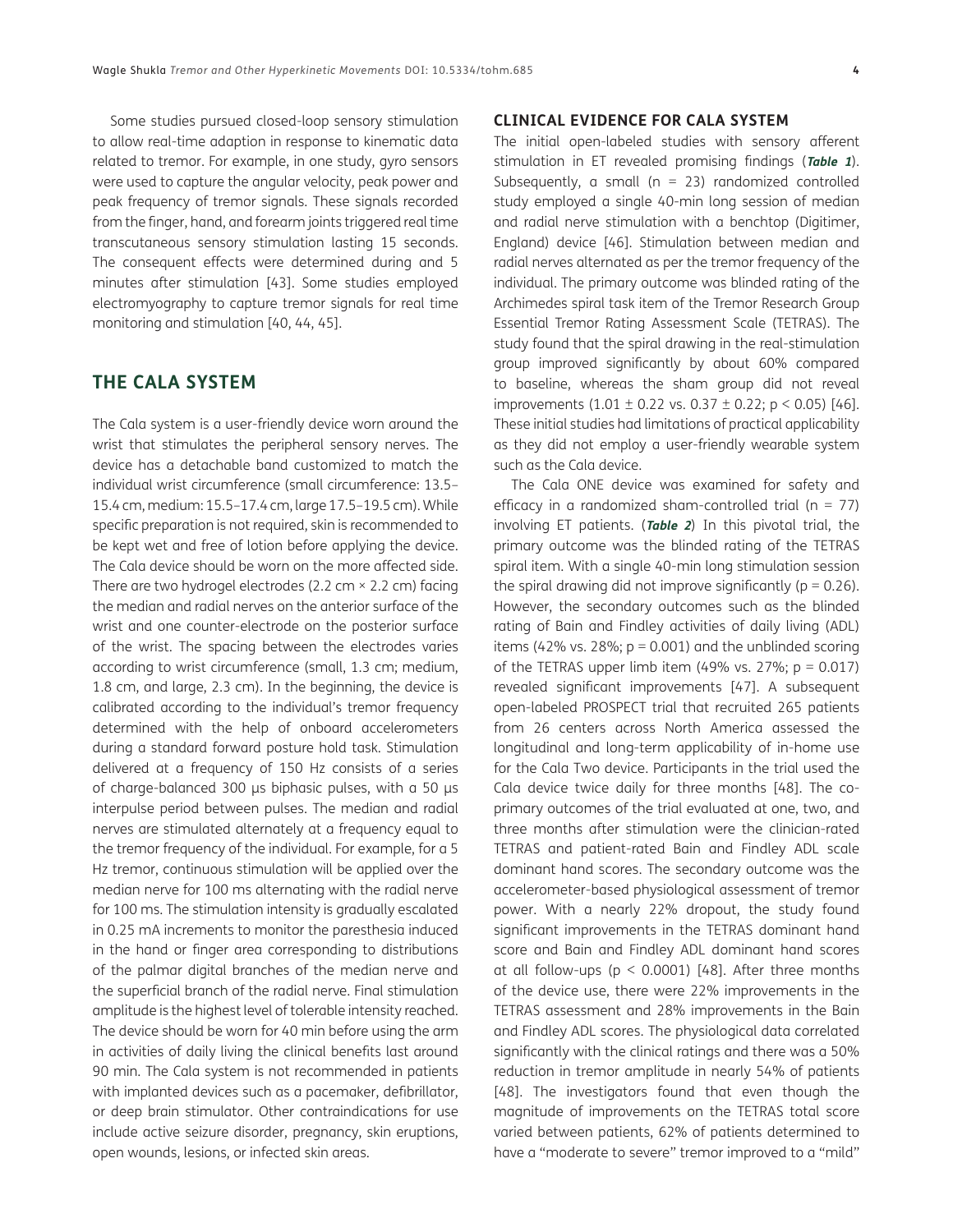<span id="page-4-0"></span>

| STUDY                                | DESIGN<br>STUDY                                                 | z        | AGE<br>$\leq$          | (MALES)<br>SEX           | <b>DEVICE</b><br>STIM                                                               | STIM LOC-<br>ATION &                                                       | DESIGN<br>STIM                                           | STIM SETTINGS                             |                       |                         | STIM DUR-<br><b>ATION</b>                         | MEASURES<br><b>OUTCOME</b>                                           | <b>TIMING OF</b><br>OUTCOME                                | <b>OUTCOME</b>                                                                                                                        |
|--------------------------------------|-----------------------------------------------------------------|----------|------------------------|--------------------------|-------------------------------------------------------------------------------------|----------------------------------------------------------------------------|----------------------------------------------------------|-------------------------------------------|-----------------------|-------------------------|---------------------------------------------------|----------------------------------------------------------------------|------------------------------------------------------------|---------------------------------------------------------------------------------------------------------------------------------------|
|                                      |                                                                 |          | <b>YEARS</b>           |                          |                                                                                     | STRATEGY                                                                   |                                                          | STIM AMP-<br>LITUDE                       | <b>WIDTH</b><br>PULSE | QUENCY<br>IN HZ<br>FRE- |                                                   |                                                                      | ASSESSMENT                                                 |                                                                                                                                       |
| Dosen et<br>al 2013                  | labeled with<br>physiology<br>objective<br>open                 | $\sim$   | 72                     | Not avail                | electrodes<br>Axelgaard                                                             | wrist & fingers                                                            | closed<br>loop                                           | 7.8 mA                                    | 300                   | 100                     | 2 sec                                             | tremor<br>power                                                      | real time                                                  | 35%-48%<br>reduction                                                                                                                  |
| Heo et al<br>2015                    | physiology<br>labeled;<br>open                                  | $^{26}$  | $+1$<br>68.8<br>7.7    | $\infty$                 | Cybermedic<br>stimulator                                                            | arm & forearm                                                              | closed<br>loop                                           | $0.2 \text{ mA}$                          | 300                   | 100                     | 15 sec                                            | & frequency<br>peak power<br>velocity,<br>angular                    | S<br>real time &<br>min after                              | during and after<br>with no change<br>in RMS & power<br>improvements<br>in frequency                                                  |
| Lin et al<br>2018                    | randomized<br>controlled;<br>outcomes<br>unblinded<br>blinded & | 23       | $\overline{C}$         | $\Xi$                    | Digitimer DS5                                                                       | radial at wrist<br>median &                                                | open loop                                                | $5.9 \pm 1.2$ mA                          | 300                   | 150                     | session;<br>$40$ -min<br>single                   | spiral item<br>TETRAS                                                | immediately<br>after                                       | improvement in<br>spiral<br>37%                                                                                                       |
| Yu et al<br>2020                     | physiology<br>objective<br>labeled;<br>open                     | 15       | $^{+}$<br>69.6<br>10.2 | $\sigma$                 | Digitimer DS5                                                                       | radial at wrist<br>median &                                                | open loop                                                | not available                             | 300                   | 150                     | session;<br>$40$ -min<br>single                   | & tremor<br>FTM-CRS<br>power                                         | immediately<br>30 & 60min<br>real time,<br>after,<br>after | 60min for 80% of<br>min for 70% of<br>FTM-CRS score<br>Tremor power<br>improved for<br>improved 60<br>patients<br>patients.           |
| Kim et al<br>2020                    | open labeled<br>outcomes<br>but study<br>objective              | $\sigma$ | $67.6 \pm$<br>11.6     | $\overline{\phantom{a}}$ | voltage mode<br>custom-built<br>stimulator<br>constant                              | radial at wrist                                                            | open &<br>closed<br>loop                                 | $3.6 - 17.3 V$                            | 200                   | 50, 100,<br>200         | session; 9<br>trials; $10-$<br>sec each<br>single | assessment<br>frequency,<br>qualitative<br>& peak<br>tremor<br>power | monitoring<br>real time                                    |                                                                                                                                       |
| Valdunciel<br>et al 2020<br>Pascual- | assessment<br>blinded &<br>objective                            | $\circ$  | 70.3                   | $\mathsf{L}\cap$         | intramuscular<br>multichannel<br>stimulation<br>Axelgaard<br>& surface<br>thin film | intramuscular<br>& extensors;<br>wrist flexors<br>stimulation<br>& surface | of-phase &<br>loop (out-<br>in-phase<br>open &<br>closed | intramuscular;<br>5mA surface<br>$2.4$ mA | 200                   | 100                     | 30-seceach<br>trial                               | shoulder &<br>Kinematics<br>FTM-CRS<br>of wrist,<br>elbow,           | immediately<br>24 hrs after<br>after &                     | tremor reduction<br>4 patients 24 hr<br>during & after;<br>intramuscular<br>led to $> 30\%$<br>stimulation<br>closed loop<br>benefits |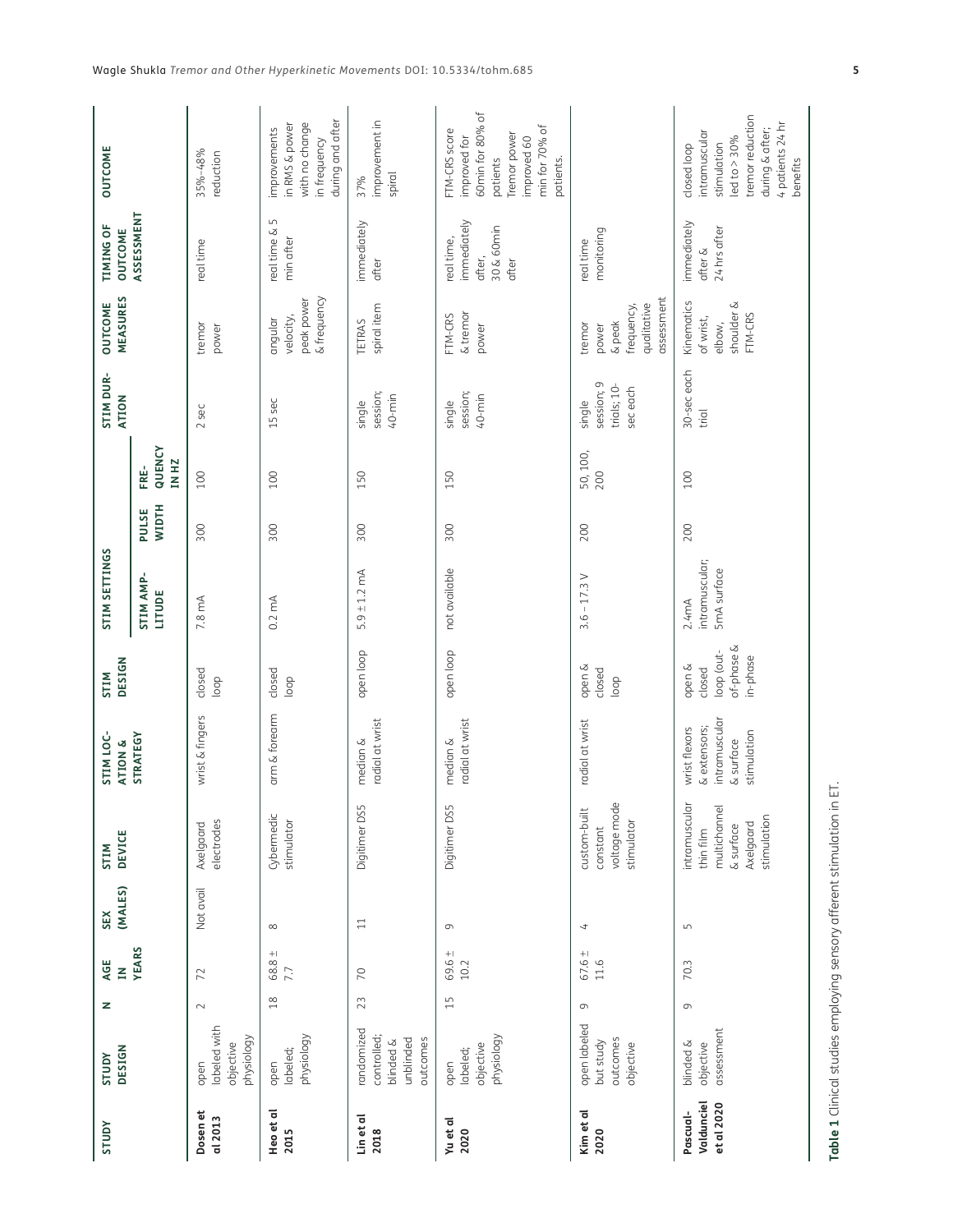| <b>AdnlS</b>              | <b>AUDIS</b>                                                             | N EN-                     | AGE                | SEX            | STIM            | STIM LOC-                                 | <b>NILS</b> | STIM SETTINGS                            |                       |                         | STIM DUR-                                          | OUTCOME                                                                                                         | <b>TIMING OF</b>                                                                                             | <b>OUTCOME</b>                                                                                                                                                                                                                                                        |
|---------------------------|--------------------------------------------------------------------------|---------------------------|--------------------|----------------|-----------------|-------------------------------------------|-------------|------------------------------------------|-----------------------|-------------------------|----------------------------------------------------|-----------------------------------------------------------------------------------------------------------------|--------------------------------------------------------------------------------------------------------------|-----------------------------------------------------------------------------------------------------------------------------------------------------------------------------------------------------------------------------------------------------------------------|
|                           | <b>DESIGN</b>                                                            | ROLLED                    | IN<br>YEARS        | (MALES) DEVICE |                 | STRATEGY<br>ATION &                       | DESIGN      | <b>STIM AMP-</b><br>LITUDE               | <b>WIDTH</b><br>PULSE | QUENCY<br>IN HZ<br>FRE- | <b>ATION</b>                                       | MEASURES                                                                                                        | ASSESSMENT<br>OUTCOME                                                                                        |                                                                                                                                                                                                                                                                       |
| Pahwa et<br>al 2018       | randomized<br>blinded and<br>controlled;<br>unblinded<br>putcomes        | completed)<br>(77)<br>93  | $70.2 \pm$<br>10.6 | 45             | $Cala -$<br>one | sensory at<br>median<br>& radial<br>wrist | open loop   | (average)<br>$2.9 \text{ mA}$<br>$5.4 +$ | 300                   | 150                     | session;<br>$40$ -min<br>single                    | limb subscore,<br><b>TETRAS</b> upper<br>spiral item;<br>Secondary:<br>Primary:<br>ADL and<br>TETRAS<br>$CGI-I$ | immediately<br>after                                                                                         | rated ADL scores<br>improved (49 vs<br>improved (42 vs<br>28%), subject<br>Spiral score did<br>tremor score<br>not improve;<br>upper limb<br>27%)                                                                                                                     |
| Isaacson<br>2020<br>et al | also included<br>outcomes<br>physiology<br>objective<br>labeled;<br>open | completed)<br>(205<br>263 | $72.2 +$<br>8.6    | 126            | $Cala -$<br>two | sensory at<br>median<br>& radial<br>wrist | open loop   | available<br>not                         | 300                   | 150                     | twice daily;<br>40-min per<br>session; 3<br>months | limb subscore,<br>tremor power<br><b>TETRAS</b> upper<br>ADL & CGI-I;<br>Secondary:<br>Primary:                 | three months<br>for long-term<br>up visits & at<br>clinic follow-<br>immediately<br>monthly in-<br>after, at | tremor reduction<br>stimulation and<br>54% had > 50%<br>pre-stimulation<br>49.3% (TETRAS)<br>and 64.8% (BF-<br>ADL) at visit 1<br>improved from<br>23.0% (BF-ADL)<br>rated "Severe"<br>at visit 3 post-<br>or "Moderate"<br>visit to 21.0%<br>TETRAS) and<br>Patients |

<span id="page-5-0"></span>

| ļ<br>ï                   |  |
|--------------------------|--|
|                          |  |
|                          |  |
| (∫<br>ג<br>ז             |  |
|                          |  |
| ייר (יין טראונרפ וי      |  |
| ו הר המה ה  הוויה ה<br>١ |  |
|                          |  |
|                          |  |
|                          |  |
|                          |  |
|                          |  |
| $\frac{1}{4}$<br>i<br>C  |  |
| sis s                    |  |
|                          |  |
|                          |  |
|                          |  |
|                          |  |
|                          |  |
| ŀ                        |  |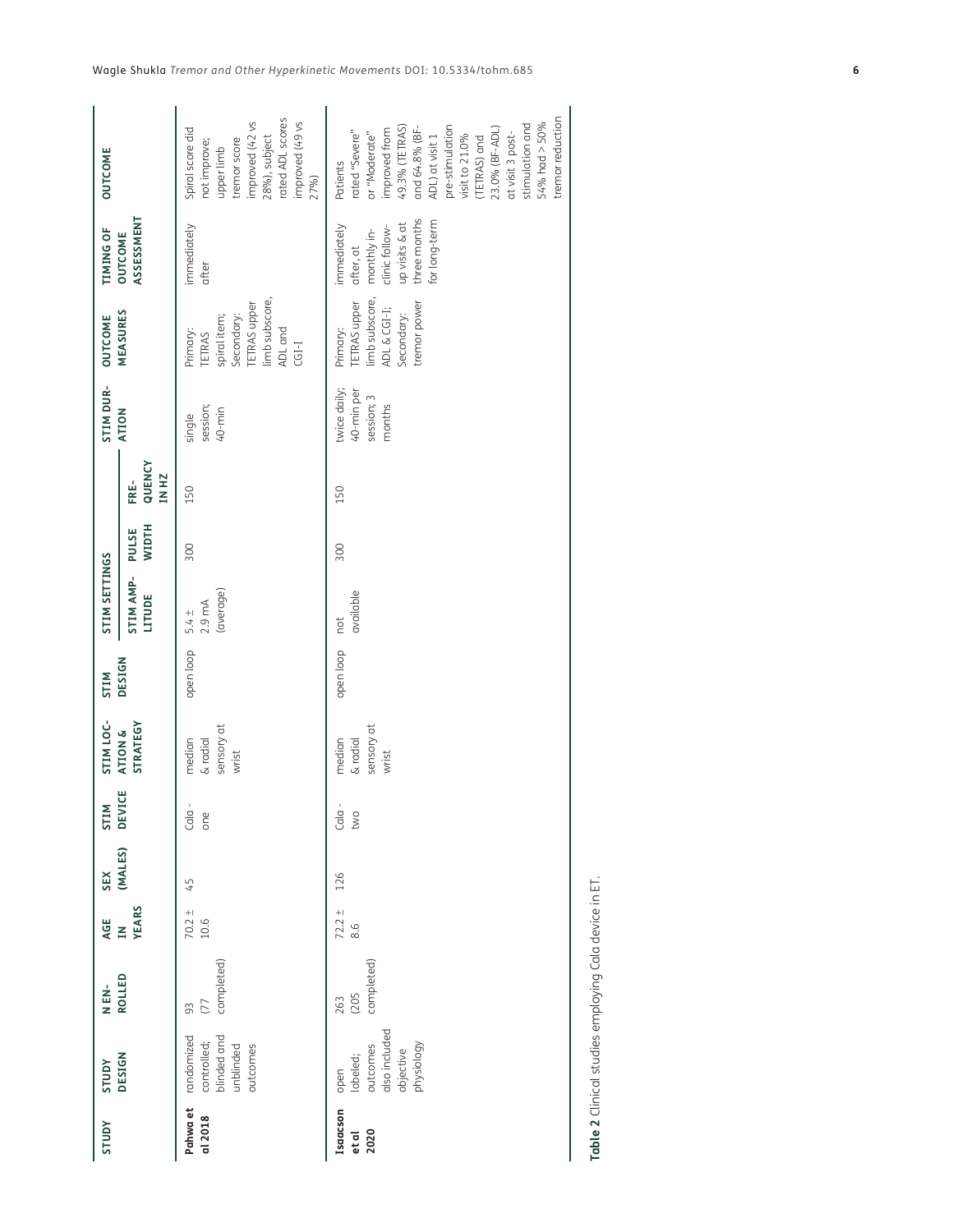tremor category. Around 20% of patients reported skin irritations such as redness, itchiness, swelling, soreness or lesions that resolved using a topical ointment. Some patients complained of a stinging sensation, weakness, or burns that responded to a decrease in stimulation intensities. The adverse events were primarily mild to moderate in severity; overall, patients tolerated the device well [\[48\]](#page-10-7).

The American Academy of Neurology follows a rigorous process rooted in evidence-based medicine methodology to review the evidence for an intervention efficacy. The risk of bias is measured using a four-tiered classification scheme with studies rated Class I are judged to have a low risk of bias, Class II is judged to have a moderate risk of bias, Class III, a moderately high risk of bias; and Class IV, a very high risk of bias. Based on the Class of evidence, adequacy of power, and consistency, practice recommendations with levels of certainty are formulated. Level A, the strongest level of recommendation, is employed if conclusive data is available from two Class I studies. Level B is the next level of recommendation if there is data from one Class I or two Class II studies. Level C is a recommendation with lower confidence level when data is available from one Class II study or two Class III studies. Level U indicates that the available evidence is insufficient to support or refute the efficacy of an intervention.

Currently, the efficacy data for the Cala system is available from a single open-labeled (Class IV) and a single randomized clinical trial (Class II). As evident in the results of the randomized clinical trial the primary outcomes did not reveal a significant change but the secondary analysis of blinded ADL ratings by patients and the unblinded upper limb tremor ratings by clinicians revealed significant improvements indicating an inconsistency in support of efficacy. Based on this efficacy data, there is currently insufficient evidence (level U) to support the use of the Cala device for control of the ET symptoms. Future studies with robust designs and conclusive evidence could lead to upgrading the practice level of recommendation. Nevertheless, the FDA has provided a Class II Medical Device clearance status, which means the manufacturer has shown that Cala is "substantially equivalent to another (similar) legally marketed device" that already has FDA clearance or approval. The Cala device, currently available only in the United States, is costly (around 3200 US dollars; with a return policy if ineffective), lacks the insurance coverage, and cannot be prescribed to patients with a DBS system. However, the clinical community could leverage the user-friendly nature and the established safety data to augment benefits from pharmacological therapies in ET.

# **POTENTIAL MECHANISMS UNDERLYING CLINICAL BENEFITS WITH CALA DEVICE**

In an 18F-fluorodeoxyglucose PET/CT study involving five ET patients, brain metabolism was measured at baseline and after 90 days following 40-min open-labeled stimulation sessions employed twice daily using the Cala device [\[49](#page-10-8)]. Tremor power and frequency were measured using an onboard three-axis accelerometer before and after all the transcutaneous afferent patterned stimulation was completed. Following 90 days of stimulation, the FDG PET/CT revealed increased metabolism in the ipsilateral and decreased metabolism in the contralateral cerebellar hemisphere. The pre-post kinematic measurement decreased tremor power, but there was no change in the tremor frequency [\[49\]](#page-10-8).

As the cerebellum is a key pathogenic node in the ET network, these changes in metabolism were offered as the potential underlying mechanism to explain benefits from the Cala device. The authors speculated that an increased glucose utilization in the ipsilateral cerebellar cortex was related to alteration of Purkinje cell activity [\[49](#page-10-8)]. The study also found a decrease in metabolism of the ipsilateral pre- and post- central areas, occipital lobe, insula, cuneus, anterior cingulate, and inferior parietal cortex which cannot be attributed to functioning of tremor network. Furthermore, the study did not examine the relationship between brain metabolism change and tremors. Thus, these findings from a small open-labeled study sample that did not correct for multiple statistical comparisons cannot be interpreted with certainty. Further investigations are warranted to understand the brain adaptation response relevant to ET pathophysiology.

Another potential mechanism for Cala therapy is the peripheral modulation of tremor oscillations. The Cala device alternately activates the sensory afferent fibers of the median and radial nerves. The A-alpha sensory afferent stimulation supposedly carries the proprioceptive information from the muscle spindles and the Golgi tendon organs, leading to an increase in the excitability of the agonist spinal motor neurons and decrease in the excitability of antagonist spinal motor neurons [[50\]](#page-10-9). When the agonist and antagonist muscles co-contract, the impedance at the oscillating joints increases, and when they contract out of the phase, the oscillating movements receive counteractive forces. Thus, the net result of the afferent input from the median nerve will activate the wrist flexors, and the radial nerve will activate wrist extensors. Whether the intrinsic pattern of tremor discharge is alternating or synchronous and whether the afferents are stimulated in-phase or out-of-phase will determine the final effects. These potential peripheral mechanisms have not been examined yet (**[Figure 2](#page-7-0)**).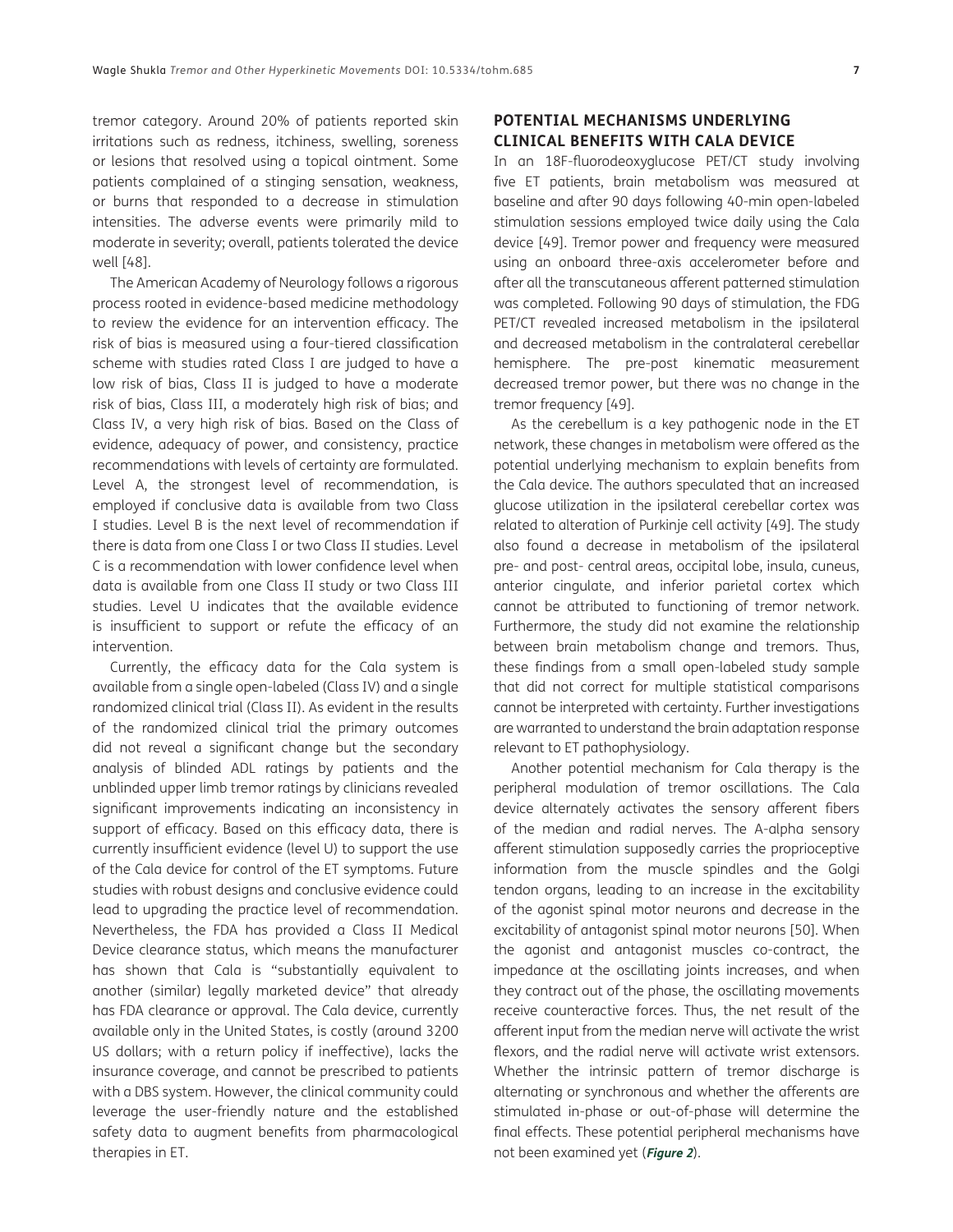

<span id="page-7-0"></span>**Figure 2** Possible peripheral and central mechanisms underlying the use of Cala device. In the peripheral mechanism, sensory afferents with median and radial nerve stimulation relayed to the spinal cord modulate the excitability of spinal motor neurons. Median nerve afferents increase flexor motor neuron excitability and radial nerve afferents increase extensor neuron excitability. Pattern of tremor bursts and phase and timing of afferent stimulation whether in-phase or out-of-phase will be important for control of tremor amplitude.

# **OTHER DEVICES & TECHNIQUES THAT COULD BE APPLIED PERIPHERALLY**

Prochazka and colleagues around the 1990s first pioneered FES that directly triggers muscle contractions of the peripheral arms. FES was observed to result in nearly 70% tremor improvement [[36](#page-9-18), [51](#page-10-10)]. Although direct intramuscular stimulation could lead to more significant tremor suppression, practically, it may not be viable. Thus, transcutaneous FES is more appealing and has shown promising data in multiple small cohort studies. Some studies have used real-time monitoring with EMG-based sensing algorithms to allow precise delivery of electrical pulses to the muscle stimulation [[51](#page-10-10)]. A few devices for potential in-home use include the TREMOR neurorobot and a special glove adopting a cocontraction stimulation strategy to increase the stiffness of the limb via continuous stimulation of antagonistic flexor and extensor muscles of the arm [[16\]](#page-8-15). On the other hand, the MOTIMOVE system (Belgrade, Serbia) with CE Marketing consists of a multichannel stimulator for out-of-phase stimulation [\[38](#page-9-19)]. FES commonly leads to side effects such as hand numbness, burning sensation, and muscle fatigue due to continuous active muscle contraction and joint activation. These side effects are essential as they can potentially limit longterm practical use.

Wearable orthotic systems are another group of devices for peripheral control of tremor [\[52\]](#page-10-11). These devices work on the principles of active force generation to counteract the involuntary movement related to tremor or passively suppress the oscillatory movements through dissipation of energy [\[16\]](#page-8-15). While the active systems may not be practical for day to day use as they are bulky, the passive systems such as the Viscous Beam system, Tremelo (Five Microns, Fresno, CA, USA), Steadi-One (Steadiwear, Toronto, ON, Canada), and Readi-Steadi (Readi-Steadi, Gonzales, LA, USA) are promising but do not have the aesthetic advantages of Cala [[16\]](#page-8-15). Furthermore, safety and efficacy data from large sham-controlled randomized trials are currently lacking.

# **SUMMARY**

The current pharmacological and surgical therapies primarily target the central tremor networks in ET. Emerging evidence indicates that the peripheral stimulation technique can also control the arm tremor. The FDA recently cleared the Cala system that achieves peripheral arm stimulation via a safe wearable device worn around the wrist. Cala device alternates pulses to the median and radial nerve, stimulating large, afferent myelinated fibers at a frequency equal to the tremor frequency. Recent clinical trials in ET found that Cala is safe and well-tolerated. Although the device available in the United States is user-friendly, many patients cannot afford it because insurance companies do not cover the costs. The current data for efficacy from clinical trials is inconsistent and inconclusive. More clinical research and experience will be needed for future consideration of Cala therapy and other similar systems as a standard of care for patients with ET.

# **FINANCIAL DISCLOSURE**

AWS reports grants from the NIH and has received grant support from Benign Essential Blepharospasm Research foundation, Dystonia coalition, Dystonia Medical Research foundation, National Organization for Rare Disorders and grant support from NIH (KL2 and K23 NS092957-01A1) as a PI. She receives support from NIH Ro1 NS121120-01 as a Co-I. AWS has received consultant fees from Merz, Jazz and Acadia. She is the current Vice President for the Tremor Research Group and advisor for Biogen.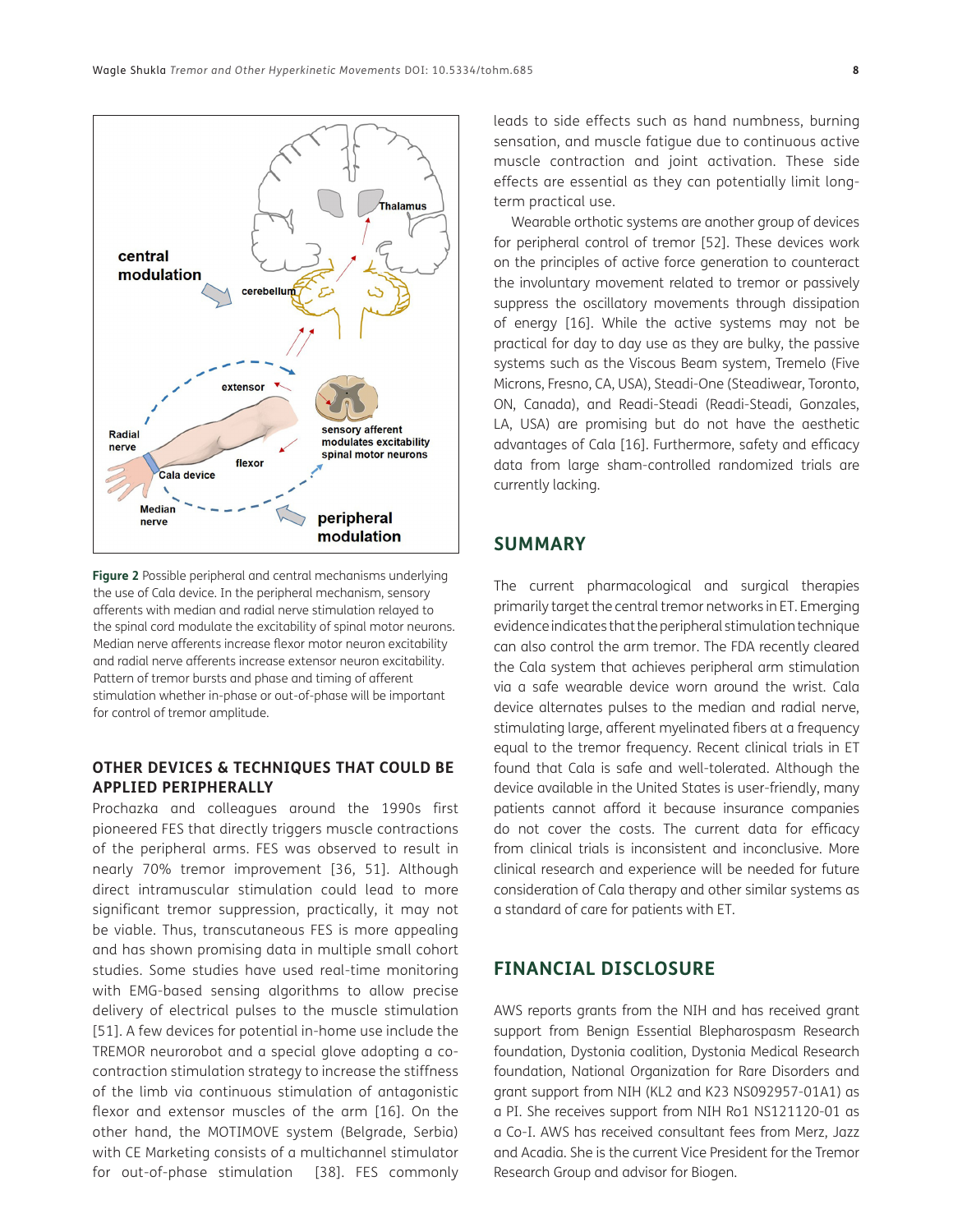# **ACKNOWLEDGEMENTS**

We would like to acknowledge Tyler's Hope Foundation for Dystonia Cure.

# **COMPETING INTERESTS**

The author has no competing interests to declare.

# **AUTHOR CONTRIBUTIONS**

AWS was responsible for conceptualization of the topic and major revisions. Author agrees to be accountable for the content of the work.

# **AUTHOR AFFILIATION**

**Aparna Wagle Shukla, MD***[orcid.org/0000-0002-9757-9973](https://orcid.org/0000-0002-9757-9973)* Department of Neurology, Fixel Institute for Neurological Diseases, University of Florida, Gainesville, Florida, United States of America

# **REFERENCES**

- <span id="page-8-0"></span>1. **Louis ED, McCreary M.** How Common is Essential Tremor? Update on the Worldwide Prevalence of Essential Tremor. *Tremor and other hyperkinetic movements (New York, NY)*. 2021; 11: 28. DOI: *[https://doi.org/10.5334/](https://doi.org/10.5334/tohm.632) [tohm.632](https://doi.org/10.5334/tohm.632)*
- <span id="page-8-1"></span>2. **Louis ED, Barnes L, Albert SM,** et al. Correlates of functional disability in essential tremor. *Movement disorders: official journal of the Movement Disorder Society*. 2001; 16: 914–920. DOI: *<https://doi.org/10.1002/mds.1184>*
- <span id="page-8-2"></span>3. **Norman KE, D'Amboise SN, Pari G, Héroux ME.** Tremor during movement correlates well with disability in people with essential tremor. *Movement disorders: official journal of the Movement Disorder Society*. 2011; 26: 2088–2094. DOI: *[https://doi.org/10.1002/mds.23](https://doi.org/10.1002/mds.23811) [811](https://doi.org/10.1002/mds.23811)*
- <span id="page-8-3"></span>4. **Lorenz D, Schwieger D, Moises H, Deuschl G.** Quality of life and personality in essential tremor patients. *Movement disorders: official journal of the Movement Disorder Society*. 2006; 21: 1114–1118. DOI: *[https://doi.org/10.1002/](https://doi.org/10.1002/mds.20884) [mds.20884](https://doi.org/10.1002/mds.20884)*
- <span id="page-8-4"></span>5. **Rajput A, Robinson CA, Rajput AH.** Essential tremor course and disability: A clinicopathologic study of 20 cases. *Neurology*. 2004; 62: 932–936. DOI: *[https://doi.](https://doi.org/10.1212/01.WNL.0000115145.18830.1A) [org/10.1212/01.WNL.0000115145.18830.1A](https://doi.org/10.1212/01.WNL.0000115145.18830.1A)*
- <span id="page-8-5"></span>6. **Ondo WG.** Current and Emerging Treatments of Essential Tremor. *Neurologic clinics*. 2020; 38: 309–323. DOI: *[https://](https://doi.org/10.1016/j.ncl.2020.01.002) [doi.org/10.1016/j.ncl.2020.01.002](https://doi.org/10.1016/j.ncl.2020.01.002)*
- <span id="page-8-6"></span>7. **Hedera P.** Emerging strategies in the management of essential tremor. *Therapeutic advances in neurological disorders*. 2017; 10: 137–148. DOI: *[https://doi.](https://doi.org/10.1177/1756285616679123) [org/10.1177/1756285616679123](https://doi.org/10.1177/1756285616679123)*
- <span id="page-8-7"></span>8. **Ferreira JJ, Mestre TA, Lyons KE,** et al. MDS evidencebased review of treatments for essential tremor. *Movement disorders: official journal of the Movement Disorder Society*. 2019; 34: 950–958. DOI: *<https://doi.org/10.1002/mds.27700>*
- <span id="page-8-8"></span>9. **Wagle Shukla A, Okun MS.** State of the Art for Deep Brain Stimulation Therapy in Movement Disorders: A Clinical and Technological Perspective. *IEEE reviews in biomedical engineering*. 2016; 9: 219–233. DOI: *[https://doi.org/10.1109/](https://doi.org/10.1109/RBME.2016.2588399) [RBME.2016.2588399](https://doi.org/10.1109/RBME.2016.2588399)*
- <span id="page-8-9"></span>10. **Fasano A, Llinas M, Munhoz RP, Hlasny E, Kucharczyk W, Lozano AM.** MRI-guided focused ultrasound thalamotomy in non-ET tremor syndromes. *Neurology*. 2017; 89: 771–775. DOI: *<https://doi.org/10.1212/WNL.0000000000004268>*
- <span id="page-8-10"></span>11. **Wang KL, Ren Q, Chiu S,** et al. Deep brain stimulation and other surgical modalities for the management of essential tremor. *Expert review of medical devices*. 2020; 17: 817–833. DOI: *<https://doi.org/10.1080/17434440.2020.1806709>*
- <span id="page-8-11"></span>12. **Hopfner F, Deuschl G.** Managing Essential Tremor. *Neurotherapeutics: the journal of the American Society for Experimental NeuroTherapeutics*. 2020; 17: 1603–1621. DOI: *<https://doi.org/10.1007/s13311-020-00899-2>*
- <span id="page-8-12"></span>13. **Iorio-Morin C, Hodaie M, Lozano AM.** Adoption of focused ultrasound thalamotomy for essential tremor: why so much fuss about FUS? *Journal of neurology, neurosurgery, and psychiatry*. 2021; 92: 549–554. DOI: *[https://doi.org/10.1136/](https://doi.org/10.1136/jnnp-2020-324061) [jnnp-2020-324061](https://doi.org/10.1136/jnnp-2020-324061)*
- <span id="page-8-13"></span>14. **Zesiewicz TA, Elble RJ, Louis ED,** et al. Evidence-based guideline update: treatment of essential tremor: report of the Quality Standards subcommittee of the American Academy of Neurology. *Neurology*. 2011; 77: 1752–1755. DOI: *<https://doi.org/10.1212/WNL.0b013e318236f0fd>*
- <span id="page-8-14"></span>15. **Favilla CG, Ullman D, Wagle Shukla A, Foote KD, Jacobson CEt, Okun MS.** Worsening essential tremor following deep brain stimulation: disease progression versus tolerance. *Brain: a journal of neurology*. 2012; 135: 1455–1462. DOI: *<https://doi.org/10.1093/brain/aws026>*
- <span id="page-8-15"></span>16. **Mo J, Priefer R.** Medical Devices for Tremor Suppression: Current Status and Future Directions. *Biosensors*. 2021; 11. DOI: *<https://doi.org/10.3390/bios11040099>*
- <span id="page-8-16"></span>17. **Lin CY, Louis ED, Faust PL, Koeppen AH, Vonsattel JP, Kuo SH.** Abnormal climbing fibre-Purkinje cell synaptic connections in the essential tremor cerebellum. *Brain: a journal of neurology*. 2014; 137: 3149–3159. DOI: *[https://doi.](https://doi.org/10.1093/brain/awu281) [org/10.1093/brain/awu281](https://doi.org/10.1093/brain/awu281)*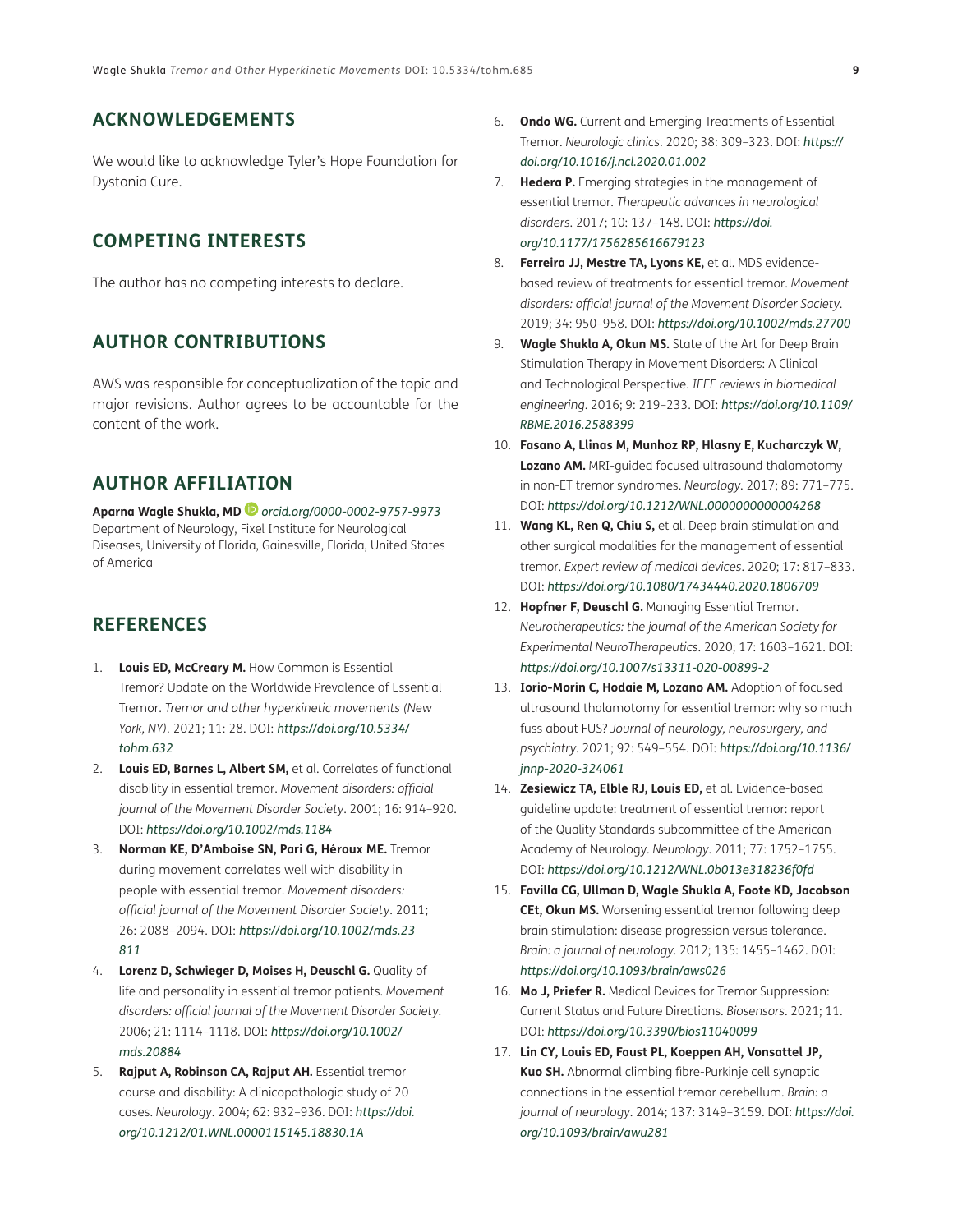- <span id="page-9-0"></span>18. **Pan MK, Li YS, Wong SB,** et al. Cerebellar oscillations driven by synaptic pruning deficits of cerebellar climbing fibers contribute to tremor pathophysiology. *Science translational medicine*. 2020; 12. DOI: *[https://doi.org/10.1126/](https://doi.org/10.1126/scitranslmed.aay1769) [scitranslmed.aay1769](https://doi.org/10.1126/scitranslmed.aay1769)*
- <span id="page-9-1"></span>19. **Hallett M.** Tremor: pathophysiology. *Parkinsonism & related disorders*. 2014; 20(Suppl 1): S118–122. DOI: *[https://doi.](https://doi.org/10.1016/S1353-8020(13)70029-4) [org/10.1016/S1353-8020\(13\)70029-4](https://doi.org/10.1016/S1353-8020(13)70029-4)*
- <span id="page-9-2"></span>20. **Lakie M, Vernooij CA, Osler CJ, Stevenson AT, Scott JP, Reynolds RF.** Increased gravitational force reveals the mechanical, resonant nature of physiological tremor. *The Journal of physiology*. 2015; 593: 4411–4422. DOI: *[https://](https://doi.org/10.1113/JP270464) [doi.org/10.1113/JP270464](https://doi.org/10.1113/JP270464)*
- <span id="page-9-3"></span>21. **Raethjen J, Lauk M, Köster B,** et al. Tremor analysis in two normal cohorts. *Clinical neurophysiology: official journal of the International Federation of Clinical Neurophysiology*. 2004; 115: 2151–2156. DOI: *[https://doi.org/10.1016/j.](https://doi.org/10.1016/j.clinph.2004.04.006) [clinph.2004.04.006](https://doi.org/10.1016/j.clinph.2004.04.006)*
- <span id="page-9-4"></span>22. **McAuley JH, Marsden CD.** Physiological and pathological tremors and rhythmic central motor control. *Brain: a journal of neurology*. 2000; 123(Pt 8): 1545–1567. DOI: *[https://doi.](https://doi.org/10.1093/brain/123.8.1545) [org/10.1093/brain/123.8.1545](https://doi.org/10.1093/brain/123.8.1545)*
- <span id="page-9-5"></span>23. **Elble RJ.** Central mechanisms of tremor. *Journal of clinical neurophysiology: official publication of the American Electroencephalographic Society*. 1996; 13: 133–144. DOI: *<https://doi.org/10.1097/00004691-199603000-00004>*
- <span id="page-9-6"></span>24. **Hallett M.** Overview of human tremor physiology. *Movement disorders: official journal of the Movement Disorder Society*. 1998; 13(Suppl 3): 43–48. DOI: *[https://doi.org/10.1002/](https://doi.org/10.1002/mds.870131308) [mds.870131308](https://doi.org/10.1002/mds.870131308)*
- <span id="page-9-7"></span>25. **Katayama Y, Tsubokawa T.** Somatosensory evoked potentials from the thalamic sensory relay nucleus (VPL) in humans: correlations with short latency somatosensory evoked potentials recorded at the scalp. *Electroencephalography and clinical neurophysiology*. 1987; 68: 187–201. DOI: *[https://doi.org/10.1016/0168-](https://doi.org/10.1016/0168-5597(87)90026-8) [5597\(87\)90026-8](https://doi.org/10.1016/0168-5597(87)90026-8)*
- <span id="page-9-8"></span>26. **Klostermann F, Funk T, Vesper J, Curio G.** Spatiotemporal characteristics of human intrathalamic high-frequency (>400 Hz) SEP components. *Neuroreport*. 1999; 10: 3627–3631. DOI: *<https://doi.org/10.1097/00001756-199911260-00030>*
- <span id="page-9-9"></span>27. **Hanajima R, Chen R, Ashby P,** et al. Very fast oscillations evoked by median nerve stimulation in the human thalamus and subthalamic nucleus. *Journal of neurophysiology*. 2004; 92: 3171–3182. DOI: *<https://doi.org/10.1152/jn.00363.2004>*
- <span id="page-9-10"></span>28. **Cao H, Thompson-Westra J, Hallett M, Haubenberger D.** The response of the central and peripheral tremor component to octanoic acid in patients with essential tremor. *Clinical neurophysiology: official journal of the International Federation of Clinical Neurophysiology*. 2018; 129: 1467–1471. DOI: *[https://doi.org/10.1016/j.](https://doi.org/10.1016/j.clinph.2018.03.016) [clinph.2018.03.016](https://doi.org/10.1016/j.clinph.2018.03.016)*
- <span id="page-9-11"></span>29. **Pan MK, Kuo SH.** Tracking the central and peripheral origin of tremor. *Clinical neurophysiology: official journal of the International Federation of Clinical Neurophysiology*. 2018; 129: 1451–1452. DOI: *[https://doi.org/10.1016/j.](https://doi.org/10.1016/j.clinph.2018.04.607) [clinph.2018.04.607](https://doi.org/10.1016/j.clinph.2018.04.607)*
- <span id="page-9-12"></span>30. **Cooper C, Evidente VG, Hentz JG, Adler CH, Caviness JN, Gwinn-Hardy K.** The effect of temperature on hand function in patients with tremor. *Journal of hand therapy: official journal of the American Society of Hand Therapists*. 2000; 13: 276–288. DOI: *[https://doi.org/10.1016/S0894-](https://doi.org/10.1016/S0894-1130(00)80019-8) [1130\(00\)80019-8](https://doi.org/10.1016/S0894-1130(00)80019-8)*
- <span id="page-9-13"></span>31. **O'Connor RJ, Kini MU.** Non-pharmacological and nonsurgical interventions for tremor: a systematic review. *Parkinsonism & related disorders*. 2011; 17: 509–515. DOI: *<https://doi.org/10.1016/j.parkreldis.2010.12.016>*
- <span id="page-9-14"></span>32. **Lakie M, Walsh EG, Arblaster LA, Villagra F, Roberts RC.** Limb temperature and human tremors. *Journal of neurology, neurosurgery, and psychiatry*. 1994; 57: 35–42. DOI: *[https://](https://doi.org/10.1136/jnnp.57.1.35) [doi.org/10.1136/jnnp.57.1.35](https://doi.org/10.1136/jnnp.57.1.35)*
- <span id="page-9-15"></span>33. **Wagle Shukla A, Okun M, Vaillancourt D, Warren L.** The ice test to differentiate essential tremor from Parkinson's disease tremor. *Clinical neurophysiology: official journal of the International Federation of Clinical Neurophysiology*. 2017; 128: 2181–2183. DOI: *[https://doi.org/10.1016/j.](https://doi.org/10.1016/j.clinph.2017.08.015) [clinph.2017.08.015](https://doi.org/10.1016/j.clinph.2017.08.015)*
- <span id="page-9-16"></span>34. **Johnson M.** Transcutaneous Electrical Nerve Stimulation: Mechanisms, Clinical Application and Evidence. *Reviews in pain*. 2007; 1: 7–11. DOI: *[https://doi.](https://doi.org/10.1177/204946370700100103) [org/10.1177/204946370700100103](https://doi.org/10.1177/204946370700100103)*
- <span id="page-9-17"></span>35. **Campbell JN, Raja SN, Meyer RA, Mackinnon SE.** Myelinated afferents signal the hyperalgesia associated with nerve injury. *Pain*. 1988; 32: 89–94. DOI: *[https://doi.](https://doi.org/10.1016/0304-3959(88)90027-9) [org/10.1016/0304-3959\(88\)90027-9](https://doi.org/10.1016/0304-3959(88)90027-9)*
- <span id="page-9-18"></span>36. **Prochazka A, Elek J, Javidan M.** Attenuation of pathological tremors by functional electrical stimulation. *I: Method. Annals of biomedical engineering*. 1992; 20: 205–224. DOI: *<https://doi.org/10.1007/BF02368521>*
- 37. **Dideriksen JL, Laine CM, Dosen S,** et al. Electrical Stimulation of Afferent Pathways for the Suppression of Pathological Tremor. *Frontiers in neuroscience*. 2017; 11: 178. DOI: *<https://doi.org/10.3389/fnins.2017.00178>*
- <span id="page-9-19"></span>38. **Popovi**ć **Maneski L, Jorgovanovi**ć **N, Ili**ć **V,** et al. Electrical stimulation for the suppression of pathological tremor. *Medical & biological engineering & computing*. 2011; 49: 1187–1193. DOI: *<https://doi.org/10.1007/s11517-011-0803-6>*
- <span id="page-9-20"></span>39. **Bickel CS, Gregory CM, Dean JC.** Motor unit recruitment during neuromuscular electrical stimulation: a critical appraisal. *European journal of applied physiology*. 2011; 111: 2399–2407. DOI: *<https://doi.org/10.1007/s00421-011-2128-4>*
- <span id="page-9-21"></span>40. **Dosen S, Muceli S, Dideriksen JL,** et al. Online tremor suppression using electromyography and low-level electrical stimulation. *IEEE transactions on neural systems*